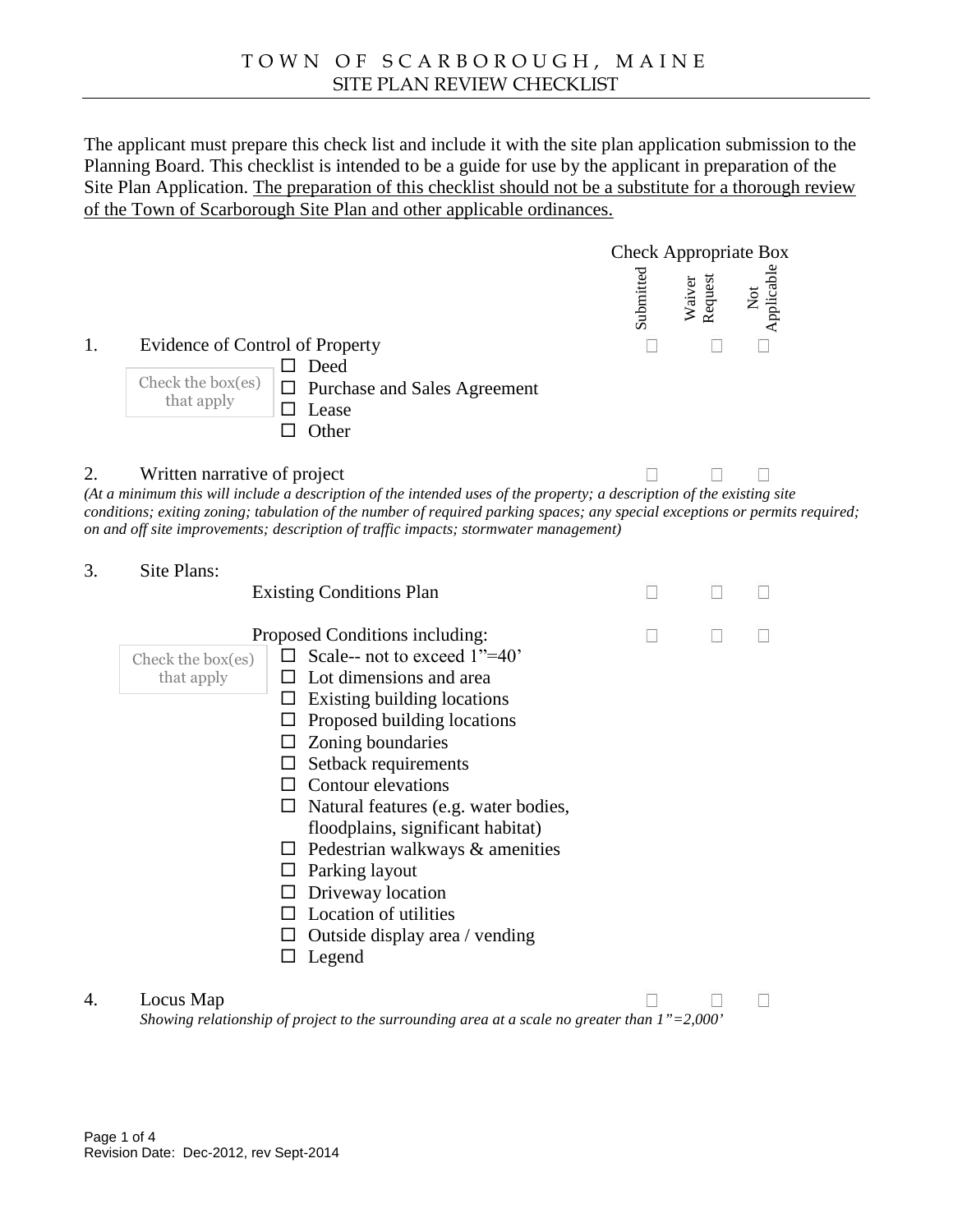| <b>Check Appropriate Box</b> |            |                                        |  |
|------------------------------|------------|----------------------------------------|--|
| ے<br>E<br>욤                  | Vai<br>Req | ω<br>$\tilde{\mathbf{z}}$<br><u>.=</u> |  |

# 5. Building Plans

 $C$  heck the bo that apply

- ð¨ Building Elevations with proposed materials and colors
- ð¨ Floor plans

# 6. Landscaping Plan

```
Check the bthat apply
```
- ð¨ Existing conditions
- ð¨ Proposed trees and planting areas
- ð¨ Species and caliper of trees & shrubs
- ð¨ Location of fences & walls
- ð" Proposed screening for mechanipads, dumpsters, loading docks, etc

# 7. Signage Plan

Check the b that apply

- ð¨ Location of signs and advertising features
- ð¨ Rendering of signs with proposed materials and colors

## 8. Lighting Plan

Check the b that apply

- ð¨ Photometric Plan
- ð¨ Catalog cuts/fixture details
- ð Height of fixture spoles

## 9. Stormwater and Erosin control

ð¨ Pre& Post development conditions

| Check the b<br>that apply |  |  |
|---------------------------|--|--|

- Check the b  $\delta$  Stormwater management systems and details
	- ð¨ Erosion control measures adetails

9(A). PostConstruction Stormwater Infrastructure Management If any of the followingcriteriaapplyto your application please refer to Chapter 410st Construction Stormwater Infrastructure Management Ordinance for further requirements:

YES NO

- i. Disturb one or more acres of area
- ii. Disturb less than once area of area, butaris of a subdivision that will disturb more than one acre
- iii. Activity within the Shoreland Zone that is subject to permits pursuant to MEDEP Chapter 500 and 502 rules?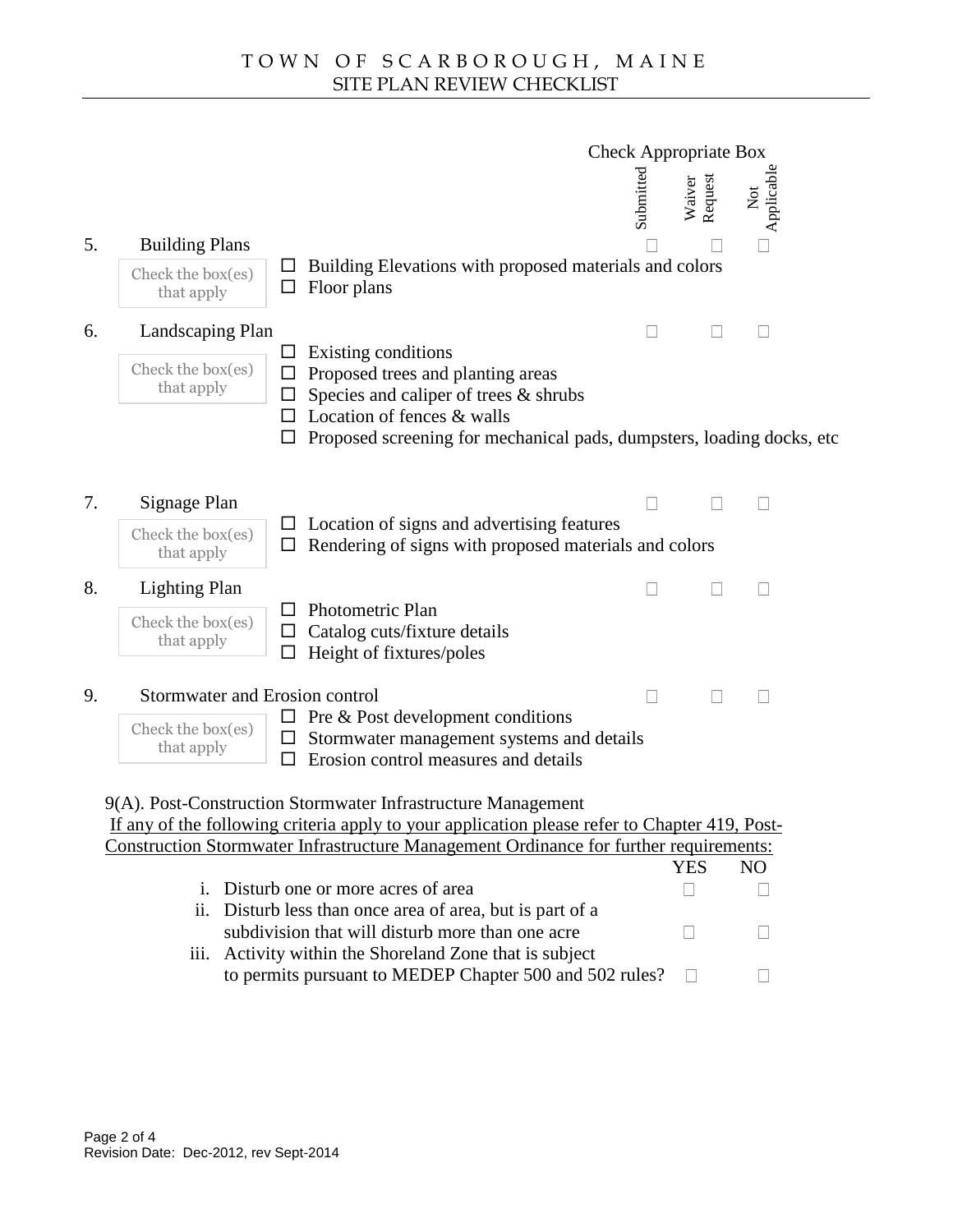|                         |                                                                                                                                                 | <b>Check Appropriate Box</b>                                                                                                                                                                                                                                                                                                                                                                                             |                                                                                                                                                                                                                                 |
|-------------------------|-------------------------------------------------------------------------------------------------------------------------------------------------|--------------------------------------------------------------------------------------------------------------------------------------------------------------------------------------------------------------------------------------------------------------------------------------------------------------------------------------------------------------------------------------------------------------------------|---------------------------------------------------------------------------------------------------------------------------------------------------------------------------------------------------------------------------------|
|                         |                                                                                                                                                 | Submitted<br>Waiver<br>Request                                                                                                                                                                                                                                                                                                                                                                                           | Not<br>Applicable                                                                                                                                                                                                               |
| <b>Traffic Analysis</b> |                                                                                                                                                 |                                                                                                                                                                                                                                                                                                                                                                                                                          |                                                                                                                                                                                                                                 |
|                         | driveway access<br>ð" Traffic impact study                                                                                                      |                                                                                                                                                                                                                                                                                                                                                                                                                          |                                                                                                                                                                                                                                 |
|                         |                                                                                                                                                 |                                                                                                                                                                                                                                                                                                                                                                                                                          |                                                                                                                                                                                                                                 |
|                         |                                                                                                                                                 |                                                                                                                                                                                                                                                                                                                                                                                                                          |                                                                                                                                                                                                                                 |
|                         |                                                                                                                                                 | <b>YES</b><br>Approved                                                                                                                                                                                                                                                                                                                                                                                                   | <b>NO</b><br>Pending                                                                                                                                                                                                            |
|                         | b. U.S Army Corps of Engineers<br>c. ME Dept. of Transportation<br>d. Other (please describe)                                                   |                                                                                                                                                                                                                                                                                                                                                                                                                          |                                                                                                                                                                                                                                 |
|                         |                                                                                                                                                 | <b>YES</b>                                                                                                                                                                                                                                                                                                                                                                                                               | <b>NO</b>                                                                                                                                                                                                                       |
|                         | a. Town Council<br>b. Zoning Board<br><b>Fire Department</b><br>C.<br><b>Public Water District</b><br>d.<br>e. Sanitary District<br>f.<br>Other | Approved                                                                                                                                                                                                                                                                                                                                                                                                                 | Pending                                                                                                                                                                                                                         |
|                         |                                                                                                                                                 | ð Traffic flow patterns<br>Check the b $\delta$ Peak hour trip generation<br>that apply $\delta$ Measured sight distances<br>Off-Site Improvements<br>Check the b $\delta$ Road Improvements<br>that apply $\delta$ Sidewalks<br>ð Other (Please describe)<br>Does this application require:<br>A. Permits from Other Agencies<br>If yes please indicate<br>B. Approval from other Town Boards<br>If yes please indicate | ð" Measured sight distances from<br>ð" Calculated impadmitigationfees<br>(required for projects generating > 35 end trips)<br>ð" Natural Areasopen space, parks<br>a. ME Dept. of Environmental Protection<br>(please describe) |